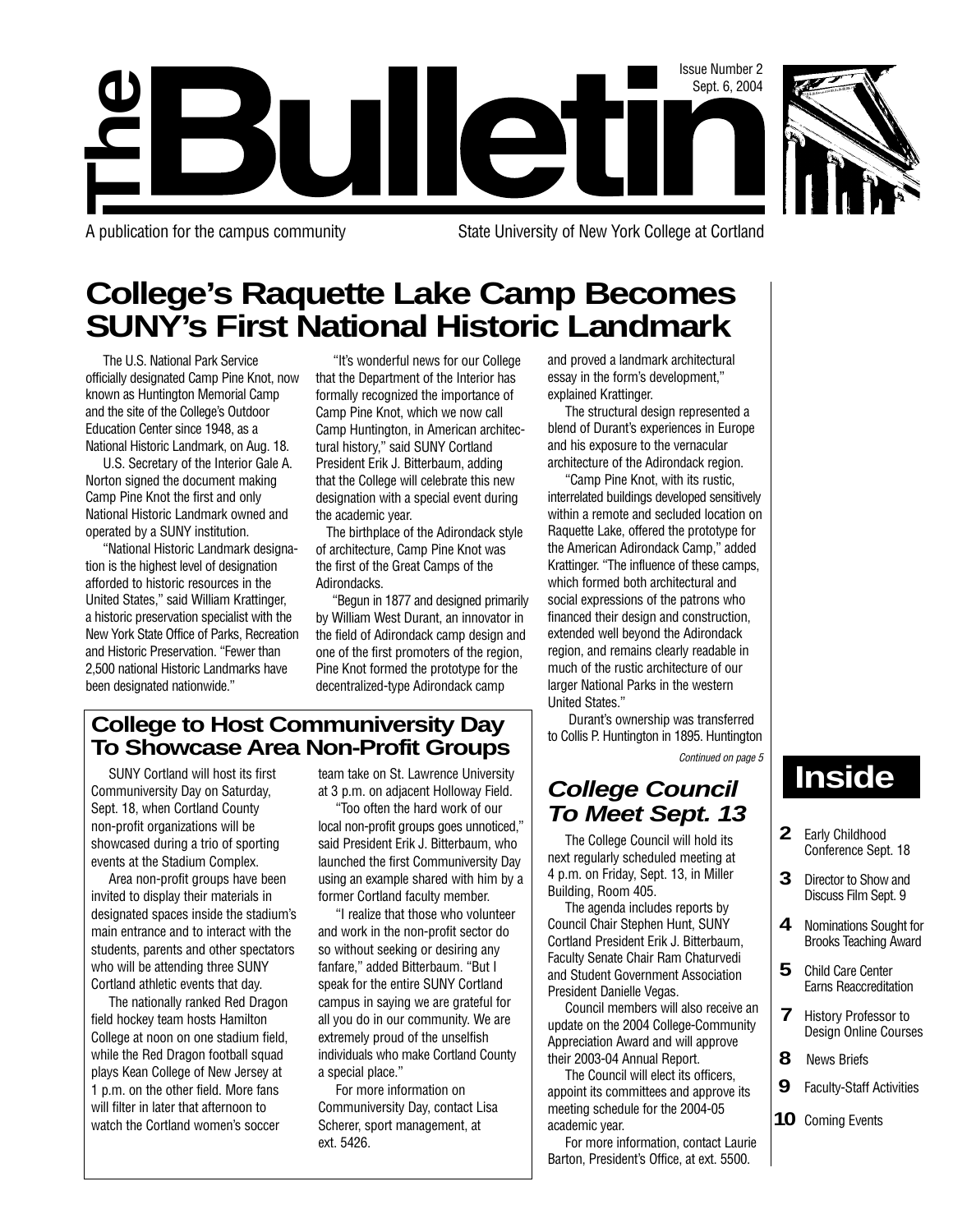# **Eighth Annual Early Childhood Conference Planned for Sept. 18**

Storyteller, educator and writer Regi Carpenter of Brooktondale, N.Y., will present the keynote address during the eighth annual Early Childhood Conference on Saturday, Sept. 18.

The conference will feature a wide variety of topical workshops of interest to child care providers as well as students in the early childhood/childhood education program. The event will take place from 8 a.m.-3:30 p.m. in Corey Union.

The registration deadline is Friday, Sept. 10. The conference fee covers workshops, refreshments and buffet lunch. The cost is \$35 for students, \$60 for members of the National Association for the Education of Young Children (NAEYC) and \$75 for the general public.

To register or for more information, contact the Center for Educational Exchange in Van Hoesen Hall, Room B-232 or at ext. 4214.

Carpenter, in her presentation titled "Oh, the Stories We Can Tell," will share stories from her life as a teacher, performer, child and storyteller in a program designed to inspire individuals of all ages.

"Whether telling a story or teaching, I invite young people and adults to experience how stories connect us deeply to one another and ourselves," Carpenter said.

Carpenter has been recognized for her ability to convey humor, joy and insight through storytelling. A teacher of both story and drama, she was awarded a Leonard Bernstein Fellowship for



The Bulletin is published by the Publications and Electronic Media Office at State University of New York College at Cortland and distributed to faculty, staff and students. The Bulletin contains official College announcements, news reports and notices of campus events. **Profileration School Correlation**<br>
The Bulletin is published by the Publica<br>
Electronic Media Office at State Univers<br>
College at Cortland and distributed to fa<br>
students. The Bulletin contains official Correlations.<br>
The

The Bulletin may be viewed online at www.cortland. edu/images/Bulletin.pdf.

Information for The Bulletin should be sent to The Publications and Electronic Media Office, Studio West, Room B-3, P.O. Box 2000, Cortland, N.Y. 13045.

The Bulletin will next be published Monday, Sept. 20. The deadline for copy for that issue is 4:30 p.m. on Tuesday, Sept. 14. Articles of more than 50 words should be submitted on a diskette in PC or Mac format

Artists in Education in 1994. A New York Statecertified elementary school teacher, she weaves storytelling into the entire curriculum while fulfilling the new teaching standards. She has presented her adult workshop, "Bringing Books to Life," at reading conferences and district-wide meetings.

"Regi Carpenter has a voice that dances," according to Library School Journal. "It can, at a moment's notice, be as light as a feather, frisk about playfully, or leap with sudden power. Best of all is the sheer joy she communicates in telling her tales."

The conference is jointly sponsored by the Early Childhood/Childhood Education Department and Center for Educational Exchange, the Cortland Area Child Care Council, the Cortland Affiliate of the Association for the Education of Young Children and the Cortland-Homer-McGraw Teacher Center.

#### **Levine Named Executive Assistant to the President**

Virginia Levine, the associate dean of the School of Arts and Sciences, has been appointed executive assistant to the president. She began her new duties on Aug. 23.

Levine replaces Patricia Francis, who became the assistant provost for assessment and academic initiatives with SUNY system administration in Albany.

As executive assistant to SUNY Cortland President Erik J. Bitterbaum, Levine will serve on the President's Cabinet and President's Council and will implement special projects as assigned by the president.

Among her specific duties, Levine will direct the Middle States accreditation and Mission Review II processes; coordinate institutional long range planning and SUNY-wide awards and honorary degree nominations; oversee publication of the College Handbook; work with other groups in planning Commencement and Honors Convocation; supervise the special events coordinator; communicate with System Administration and campus constituencies on behalf of the president; and chair the Committee on the Status and Education of Women.

A native of Worcester, N.Y., she earned a bachelor's degree with honors in Spanish from SUNY Albany. Her master's degree and Ph.D., both in Spanish, are from Pennsylvania State University.

Levine joined the College in 1988 as an assistant professor in the International Communications and Culture Department. She was promoted to associate professor in 1993.

She was appointed by State Education Commissioner Richard Mills to co-chair the Foreign Language Implementation Committee.

#### **Committee Announces Grant Award to Improve Writing in the Disciplines**

The provost and vice president for academic affairs and the College Writing Committee recently announced the availability of a grant to support academic department initiatives to improve writing instruction in courses throughout the major.

Chairs or faculty members may submit proposals on behalf of departments that wish to modify their courses to include more writing instruction.

The award will be \$5,000. One grant will be offered each year. The deadline for application is Friday, Oct. 15, for projects to be implemented in spring and fall 2005.

Faculty members will receive applications from the Provost's Office through campus mail. For additional information, contact Mary Lynch Kennedy, campus writing coordinator, at ext. 2086 or by e-mail at kennedym@cortland.edu

She has chaired the New York State Association of Foreign Language Teachers (NYSAFLT) Committee on Higher Education, served as its director for the Syracuse region, was editor of its Annual Meeting Series and is currently the second vice president.

In 1994, NYSAFLT honored her with its Ruth E. Wasley Distinguished Teacher Award, presented to an outstanding post-secondary foreign language educator in New York State.

In 1994-95, Levine was administrative assistant to the dean and associate dean of the School of Arts and Sciences. She was named interim associate dean in 1996 and appointed to the full-time position in 1998. She also served as acting chair of the Mathematics Department in 1998-99.

Between 2001 and 2003, Levine took a leave from the School of Arts and Sciences to serve as SUNY Cortland's National Council for Accreditation of Teacher Education (NCATE) coordinator and its associate dean of teacher certification and accreditation. Levine oversaw the specifics surrounding the re-registry of 71 SUNY Cortland teacher education programs. She coordinated the College's adherence to the SUNY Chancellor's "New Vision in Teacher Education" while coordinating activities related to the NCATE accreditation process.

Before coming to Cortland, Levine was an assistant professor at SUNY Geneseo, where she taught Spanish and French. From 1979 to 1982, she taught Spanish and related subjects as an assistant professor first at Hiram College and then at the University of Miami (Fla.) in Coral Gables.

She was a visiting lecturer at the University of Texas at San Antonio in 1978.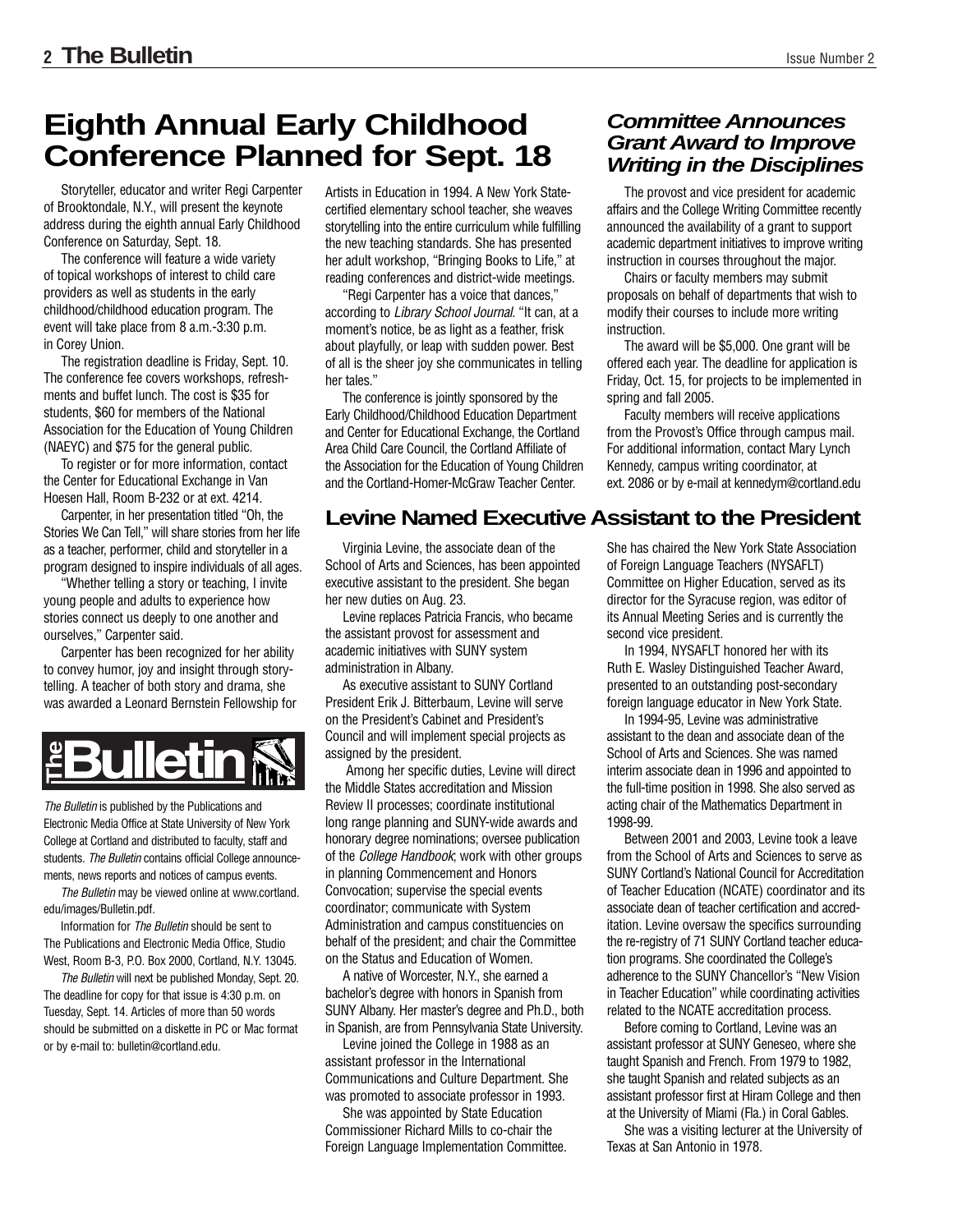# **Film Director Peter Bratt to Speak Sept. 9 After Viewing of Feature 'Follow Me Home'**

Film director Peter Bratt will show and discuss "Follow Me Home," his 1996 critically acclaimed independent feature film presenting contemporary American culture from a native American viewpoint, on Thursday, Sept. 9.

The movie, which Bratt wrote and describes as "an ethnic road movie," will be shown at 7:30 p.m. in the Corey Union Function Room. After the two-hour film, Bratt will discuss with the audience his debut directing effort. The film and discussion are free and open to the public. The unrated film has strong language and may not be suitable for young children.

The brother of Hollywood actor and celebrity Benjamin Bratt, Peter Bratt has come into his own right as a director. With "Follow Me Home," he dared to explore race and identity from the intersecting perspectives of Chicanos, African Americans and Native Americans. The defiant, humorous and poetic allegorical tale portrays four young artists who travel cross country to paint a mural on the White House.

"All the main characters in this film carry the 'soul wound,'" said Bratt, who claims a South American Indian ancestry. "The 'soul wound' is a result of the perpetration that was committed against the indigenous peoples of the Americas and also the Africans, who were brought here as slaves."

Among the cast is brother Benjamin (NBC's "Law and Order"), Alfre Woodard ("American Quilt," "Star Trek: First Contact"), Jesse Borrego ("Mi Vida Loca"), Calvin Levels ("Ragtime") and Steve Reevis ("Dances With Wolves").

Bratt had difficulty finding a distributor for the finished film.

"The film deals with race and you can't help but deal with race issues in getting the film distributed," Bratt observes. "We know there's an audience. We've received so many calls from people who say they need to see the film and ask when it's coming out. In over 80 percent of the places we've screened it, we've received a standing ovation. What we've come up against is institutional racism. Someone at the top of the social structure — and in this case it's most likely a middle-aged, white man — making the determination of whether or not the film will be commercially viable or interesting to the lowest common denominator in the U.S."

When no major studio would distribute the film, Henri Norris, an African American female malpractice attorney, created New Millennia Films so that Bratt's film and its message could reach a significant audience.

Released as an official selection at the 1996 Sundance Film Festival, the film also earned a Best Feature Film at that year's San Francisco International Film Festival's Audience Award. Bratt was named the 1996 Best Director at the American Indian Film Festival in San Francisco. He was honored with a 2000 Rockefeller Foundation Film/Video/Multimedia Fellowship, reserved for individuals poised to join the 21st century's major film-makers.

"Bulging with social and spiritual references and imagery, but never redundantly polemic or preachy, the movie follows the ensemble as it comes to understand the power of collective experience and memory," a New York Daily News reviewer wrote.

In 1988, shortly after dropping out of film school at New York University, Bratt returned to his native San Francisco area and began writing screenplays. Four years later, he was frustrated |at the lack of Hollywood support for "Walkman," the story of a contemporary Native American struggling to overcome substance abuse. So he and brother, Benjamin, founded Chacras Filmworks to produce films with indigenous themes, histories and stories. After receiving \$7,000 from Eduardo and Bonnie Duran, the brothers began work on "Follow Me Home."

For more information, contact Dawn Van Hall at ext. 4890.

#### **Grant Awarded for Conservation of Campus Sculpture**

Dowd Fine Arts Gallery was recently awarded a grant for \$6,750 from the Lower Hudson Conference of Historical Agencies and Museums (LHC) for conservation treatment of the William Sellers outdoor painted steel sculpture "Four Square."

With the funding, the yellow steel sculpture, created in 1969 and located on the main campus near Bowers Hall, will be stabilized from deterioration, said Gallery Director Barbara Racker.

She applied for the conservation treatment grant on behalf of the Student Government Association (SGA), which has primary stewardship responsibility for the piece of art.

Miller Metal Fabricating of Rochester, N.Y., will complete the project in consultation with the artist and with conservator Richard Sherin.

The piece badly needs maintenance so the public can enjoy it in the future, Racker said.

The College was among only 25 organizations to receive a portion of the \$104,000 in conservation treatment grants awarded by the Elmsford, N.Y.-

# **International Faculty Committee Formed**

A joint labor/management committee, established by the President's Office and SUNY Cortland's chapter of United University Professions (UUP), has been formed to address issues and concerns specific to international faculty that are hired or hosted at the College.

This committee was created for the purpose of reviewing the College's policies and practices related to hiring international faculty, identifying best practices at other institutions, and making recommendations that will facilitate the transition of international employees to SUNY Cortland.

The committee is co-chaired by Henry Steck, political science, and Joanne Barry, human resources, and includes the following members: Lara Atkins, international programs; Heather Bridge, childhood/early childhood; Virginia Levine, president's office; and William Shaut, finance and management.

Early in the fall semester the committee will be meeting with faculty and staff to gather information and provide a forum to share ideas and concerns. Any faculty or staff member who wishes to provide input to this process should contact Steck at ext. 4807 or Barry at ext. 2302.

based LHC, in association with the Museum Program of the New York State Council on the Arts (NYSCA), a state agency. A professional peer panel of conservators and curators selected the individual Conservation Treatment Grants recipients, whose awards ranged from \$970-\$7,500.

The funds are intended to provide support for treatment procedures by professional conservators and to aid in stabilizing and preserving a wide array of unique objects in collections of museums, historical and cultural organizations in New York State. The grant awards are made for prioritized, urgently needed conservation of objects that, once treated, will impact on public interpretive programs, exhibitions and education.

Not-for-profit organizations with stewardship responsibility for cultural collections but lacking in-house conservation staff were eligible applicants for the grants. Collections owned by state or federal agencies were not eligible for support.

For more information, contact Racker at

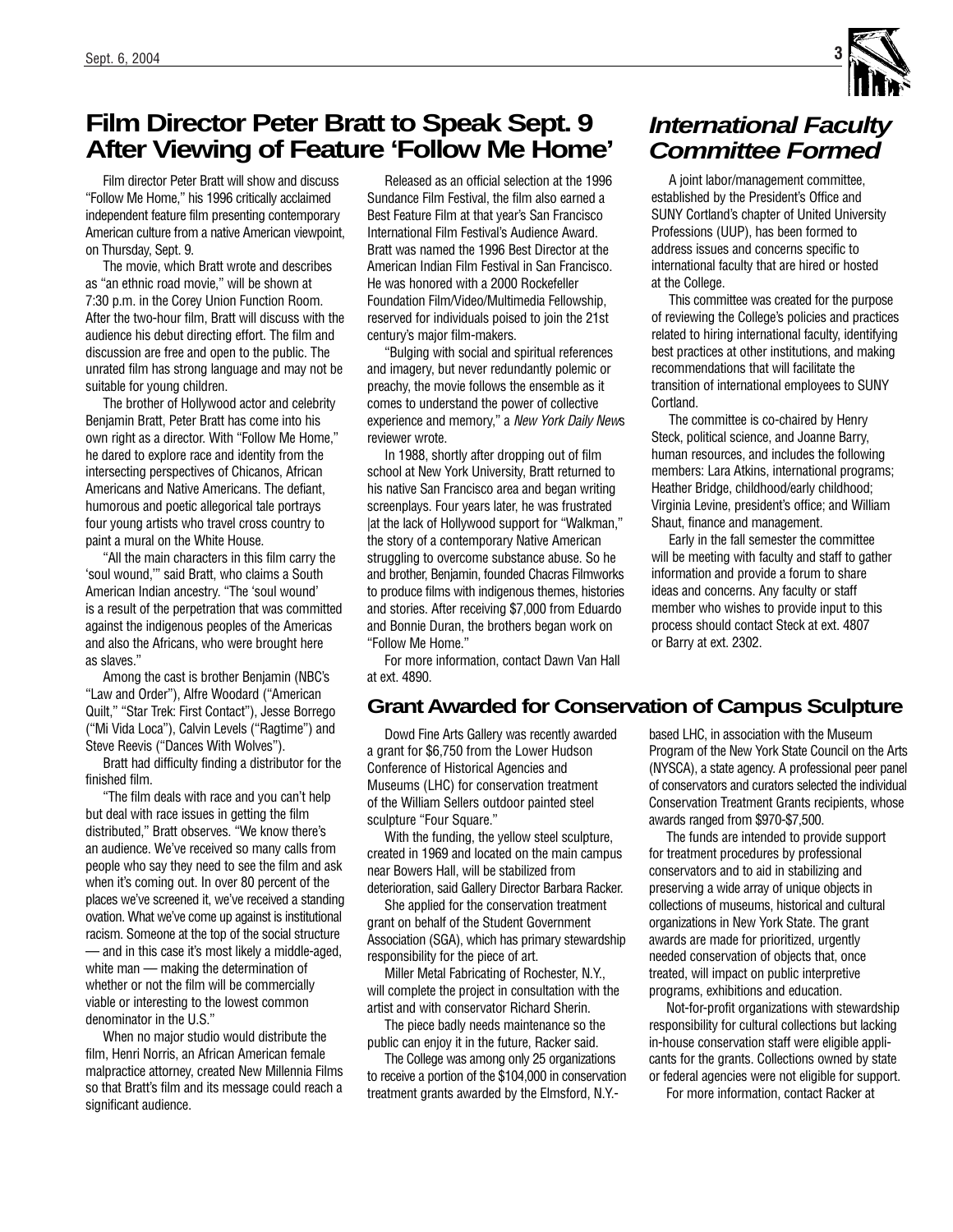### **Employees Asked to Update Directory Information Online**

All SUNY Cortland employees are asked to review and update their information on the electronic campus directory. This directory lists name, title, department, phone number, office location and e-mail address for each College employee.

To ensure accuracy in the printed 2004-2005 Faculty/Staff Directory, which will be available on campus in mid-October, employees are being asked to review their information electronically as follows: From the home page at www.cortland.edu, click on "Faculty/Staff Resources" and then "Faculty/Staff Directory - Directory Maintenance" or use the Personal Information Menu on Banner Web.

Once a Cortland ID or Social Security number and birth date are entered, access to personal information is granted. Checking for accuracy is encouraged. All changes made by Wednesday, Sept. 15, will be reflected in the printed directory. State employees can enter changes directly to this online record. There is also an option to include a home address and/or telephone number in the printed directory.

ASC employees should submit directory changes to ASC Human Resource Manager Michelle Brackin via e-mail at brackinm@cortland.edu. Research Foundation employees should submit changes to Assistant Fiscal Officer Pat Catterfeld by sending an e-mail to patc@em.cortland.edu.

For more information, contact the Information Resources Office at ext. 5942.

## **College Handbook Changes Outlined**

Copies of the SUNY Cortland 2004-2006 College Handbook that were recently mailed to campus offices do not reflect some changes to Chapter 330: Student Judicial System. Please make note of the following changes in your copy of the handbook.

- Under the heading Code of Student Conduct, on page 48, the date for the most recent edition of the Code of Student Conduct should be 2004.
- Under the heading Violation of Law and College Discipline (Section Five of the Code) on page 49, delete the last sentence under part  $A -$  "In such cases, no sanction may be imposed unless the student has been found guilty of a violation of law in a court of law."
- Under the heading Due Process Rights (Section Ten of the Code) part C, on page 49, delete "with Certificate of Mailing" and in part H, on page 50, delete the second sentence — "The number of witnesses who may be called will be determined by the board or administrator hearing the case."

The 2004-2006 College Handbook online accurately reflects these changes.

### **Nominations Sought for Brooks Teaching Award**

The Rozanne Brooks Dedicated Teacher's Award Committee is seeking nominations for the Brooks Award for the 2004-05 academic year.

The award recognizes a faculty member who devotes a major portion of his/her time to teaching and spends a significant amount of time with students outside the classroom. Involvement in campus life, such as cultural events, athletics and committee work, will enhance one's candidacy. Publication and research will not be an emphasis of the award.

Nominations should be submitted by Monday, Oct. 11, to the Division of Institutional Advancement in Studio West. The nomination form was sent via e-mail to all faculty and may be accessed online at cortland.edu/ sociology/award.html.

For more information, contact Melony Warwick, institutional advancement, at ext. 2518.

The award recipient will be presented with a \$5,000 stipend at the Spring 2005 Honors Convocation. The award money may be used for appropriate professional expenses, such as experiments, purchase of books and special materials, and for travel or other items that recipients believe would enhance their ability to teach effectively. At the end of the academic year following the award issue date, each recipient must present to the Brooks Teaching Award Committee and the president of the College a one-page report stating how the award was spent and how the awardee felt his or her teaching was enhanced.

Distinguished Teaching Professor Brooks, founding chair of the Sociology Department, was a dynamic force on the SUNY Cortland campus for many years. She died in 1997 after a long and distinguished career. In her own words, "This award is for people who are outstanding teachers in the classroom, who spend considerable time with students and are very student-oriented, who go to all the events on campus, who do committee work, who are really a force on the faculty, and within the academic community. These are often the people who are not rewarded enough. It is my intention with this award to do something about that." Professor Brooks did just that by establishing the award named in her honor.

The Brooks Award is open to teaching faculty who possess continuing appointment and have been employed at SUNY Cortland for a minimum of five years. Candidates must be teaching a fulltime course load as defined by their department for the fall and spring semesters. Nominators should pay particular attention to this requirement and should direct any questions about eligibility to the Division of Institutional Advancement.

With the exception of publication, the committee will use the same criteria used to identify nominees for the Distinguished Teaching Award and the Chancellor's Award for Excellence in Teaching. Nominees will be expected to provide the committee with a variety of materials in support of their nomination, such as CTE grade distribution, a current resume, letters from colleagues and former students, course materials and statements of teaching and grading philosophy. Committee members will visit candidates' classes unannounced during the fall and spring semesters to observe and evaluate candidates in a number of different teaching situations. Members of the committee are Donna Anderson, professor emerita of performing arts, Mary Lee Martens, professor emerita of foundations and social advocacy, and Timothy Baroni, biological sciences.

The Brooks Teaching Award Committee will consider the names of individuals suggested by faculty or professional staff. Self-recommendations will not be accepted. Faculty may win the award one time only. Those nominated but not winning the award must wait three years before being nominated again. In the event that the awards committee receives only one nomination in any given year, the committee reserves the right not to give the award for that year. If this occurs, the requirement that the nominee must wait three years to be nominated again is waived and, if he or she wishes, will automatically be placed in nomination the following year.

#### **Fall 2004 Bulletin Schedule**

| <i><b>Issue Date</b></i> | Monday          | <i><b>Deadline</b></i><br>Tuesday |
|--------------------------|-----------------|-----------------------------------|
| #3                       | <b>Sept. 20</b> | Sept. 14                          |
| #4                       | Oct. 4          | Sept. 28                          |
| #5                       | Oct. 18         | Oct. 12                           |
| #6                       | Nov. 1          | Oct. 26                           |
| #7                       | <b>Nov. 15</b>  | Nov. 9                            |
| #8                       | <b>Nov. 29</b>  | <b>Nov. 23</b>                    |
| #9                       | Dec. 13         | Dec. 7                            |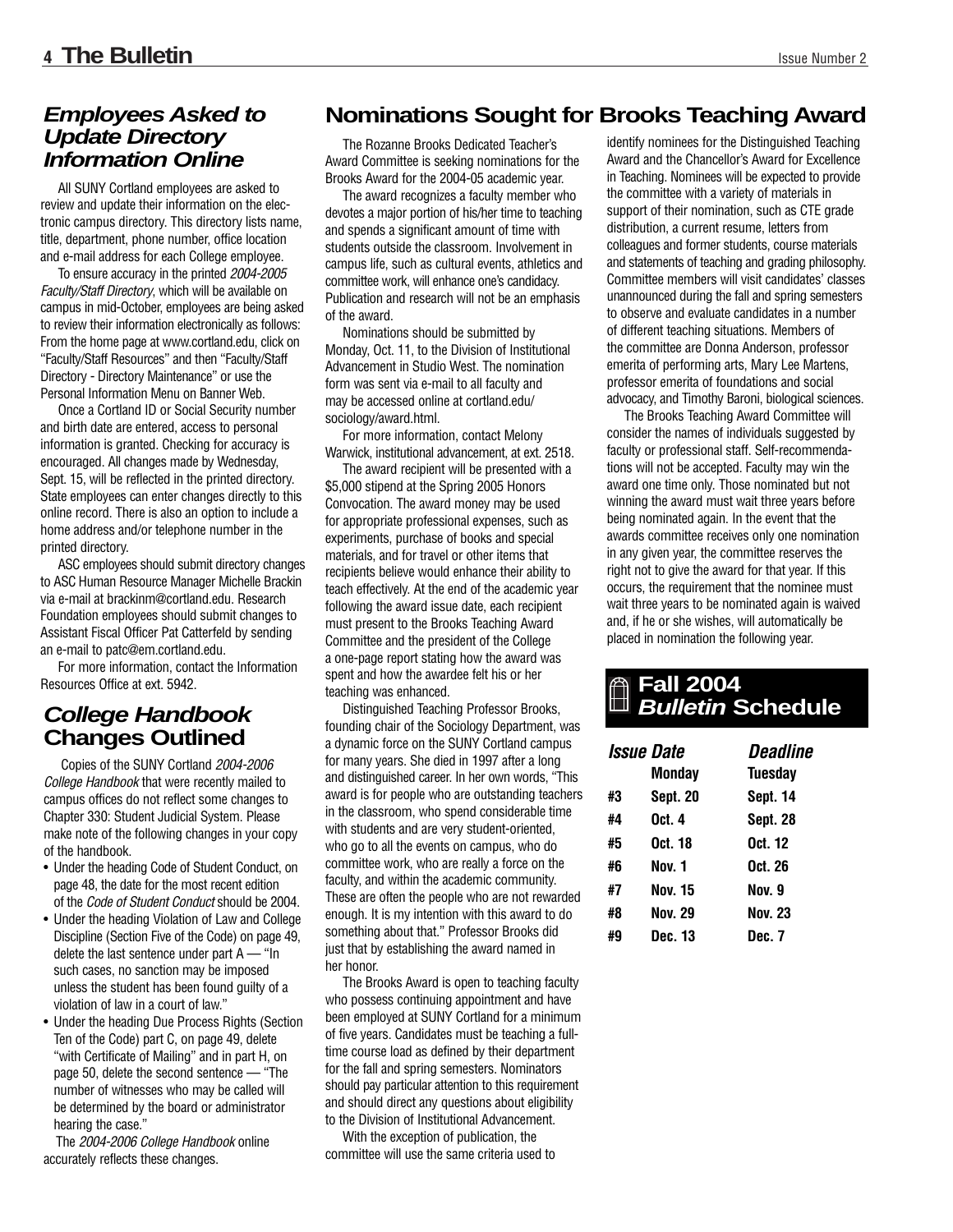# **SUNY Cortland Child Care Center Reaccredited by National Association**

The SUNY Cortland Child Care Center earned re-accreditation from the National Association for the Education of Young Children (NAEYC), the nation's leading organization of early childhood professionals.

"We're proud to be accredited by NAEYC, and recognized for our commitment to reaching the highest professional standards," said Johanna Hartnett, executive director. "NAEYC Accreditation lets families in our community know that children in our program are getting the best care and early learning experiences."

More than 8,000 early childhood programs, serving nearly three-quarters of a million children, are currently accredited by NAEYC. SUNY Cortland Child Care Center is currently the only NAEYC-accredited program in Cortland County, and has been reaccredited for the third time.

"In recent years, we've seen a growing number of child care and preschool programs earning NAEYC Accreditation," said Mark Ginsberg, executive director of NAEYC and

1975 SUNY Cortland alumnus. "By earning re-accreditation, SUNY Cortland Child Care Center has become a leader in a national effort to raise the quality of early childhood education and to give all children a better start."

NAEYC created its accreditation system in 1985 to set professional standards for early childhood education and to help families identify high-quality child care and early education programs. To earn NAEYC accreditation, a program conducts a self-study to determine how well it meets the association's standards, which encompass all areas of the program, including health and safety, physical environment, educational levels of staff, program standards for children and parental satisfaction. After any necessary improvements are made, the program is observed by independent, professional validators and reviewed by a national panel. Programs are accredited by NAEYC for a five-year period. For more information, contact Hartnett at

ext. 5955.

#### **College Writing Committee Hosts Reception for Faculty Development Initiatives at New Library Cafe**

The College Writing Committee (CWC) invites members of the campus community to a reception at the new library cafe, The Bookmark Cafe, from 4-6 p.m. on Friday, Sept. 17. The event will celebrate the unveiling of the Cortland Online Writing Resource Center and the official announcement of the CWC Grant for Writing in the Disciplines. Refreshments will be served.

This is the first in a series of CWC initiatives for 2004-05 focused on fostering a vibrant culture of writing at Cortland. They are being developed in an effort to reinforce the shared values, goals, and practices that characterize Cortland as a college committed to producing literate, resourceful writers.

Other initiatives include a series of monthly readings by campus writers, including: President Erik J. Bitterbaum – poetry; Dave Miller, geography – personal narrative; and Seth Asumah, political science – nonfiction.

Workshops on the teaching of writing in different academic fields will be offered by David Franke, English and professional writing, and other faculty. Mary Lynch Kennedy, English, will offer workshops on best practices for teaching writing.

The seventh annual College Writing Contest will be judged in the spring. Scholars' Day sessions will focus on student writing, and other special events are planned for student writers.

For more information, contact Kennedy at ext. 2086 or by e-mail at kennedym@cortland.edu.

# **Raquette Lake Camp**

Continued from page 1

died at the Raquette Lake camp on Aug. 13, 1900. In the mid-1940s, SUNY Cortland faculty discovered the unused camp and the College negotiated with the Huntington family to purchase it for its outdoor education classes. In 1948, ownership was deeded to the Cortland State Teachers College and renamed Huntington Memorial Camp.

In the 54 years since, SUNY Cortland faculty and students have restored and preserved the original integrity of the buildings and grounds, while using the cherished historical site for yearround classes in physical education, recreation, biology, art and other sciences. Other colleges and organizations have also used Camp Huntington for instruction and conferences.

"Raquette Lake has been a very special place for generations of Cortland alumni," said Jack Sheltmire, Center for Environmental and Outdoor Education. "The College has done an excellent job in maintaining the century-old facilities."

In 1998, Adirondack Architectural Heritage presented SUNY Cortland with a special award for its long-time preservation efforts at Camp Huntington.

"This new classification will provide an increased status for much-needed historical preservation funding and expand opportunities for both private and federal support of this magnificent facility," said Sheltmire, who noted that the Outdoor Education Center is funded through the College's operating budget and donations from alumni and friends.

The process of Camp Pine Knot becoming a National Historic Landmark began two years ago, said Krattinger, whose office had just successfully worked on getting landmark status for Santanoni Preserve in Newcomb, N.Y., and Sagamore Lodge on Sagamore Lake, two highly significant examples of the Adirondack Camp design.

Krattinger had used the Adirondack Camps National Historic Landmarks Theme Study, a document created by a private consultant in 2000, as a guide and a resource for evaluating potential sites that would meet the demanding national significance criteria needed for landmark designation.

"In January 2003, the National Historic Landmarks program contracted with our office for two more nominations to be produced as part of the study," said Krattinger. Both Camp Pine Knot and Eagle Island Camp were submitted and Krattinger worked on the projects until their successful completion.

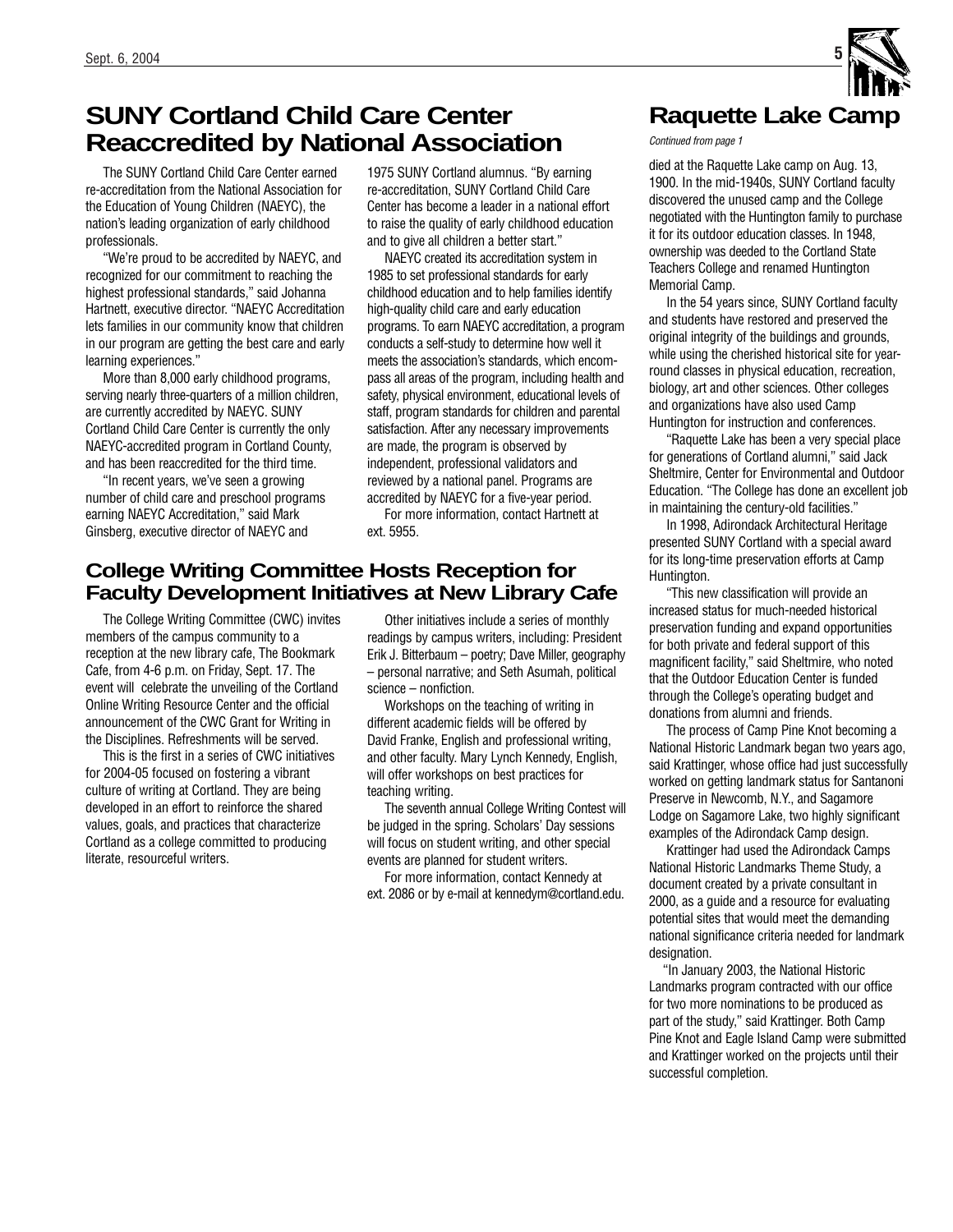## **Open Recreation Schedule Posted**

#### **Park Center Basketball Gym D-305**

| Monday             | $8-11$ p.m.    |
|--------------------|----------------|
| Tuesdav            | $8-11$ p.m.    |
| Wednesday/Thursday | $6-11$ p.m.    |
| Friday             | $6-10$ p.m.    |
| Saturday           | 9 a.m.-10 p.m. |
| Sunday             | Noon-11 p.m.   |
|                    |                |

#### **Park Center Racquetball/Squash/ Table Tennis/Pro-Star Fitness Circuit**

| Monday-Friday   | $6:30-8$ a.m. and |
|-----------------|-------------------|
|                 | 11 a.m.-1 p.m.    |
| Monday-Thursday | $4 - 11$ p.m.     |
| Fridav          | $4 - 10$ p.m.     |
| Saturdav        | $9 a.m.-10 p.m.$  |
| Sunday          | Noon-11 p.m.      |

#### **Park Center Pool**

Tuesday/Thursday/Friday 6:30-9:30 p.m. Saturday/Sunday 3-9 p.m.

#### **Field House**

Monday-Friday (through Oct. 8) 4 p.m.-11 p.m. Sunday-Thursday 7 p.m.-11 p.m.

#### **Moffett Pool**

Monday-Friday 6:30-8 a.m. and

| 11 $a.m.-1 p.m.$ |  |
|------------------|--|
| 7:30-10:30 p.m.  |  |

#### **Moffett Gym**

Monday/Wednesday

| $3-11$ p.m.  |
|--------------|
| $3-10$ p.m.  |
| Noon-6 p.m.  |
| Noon-11 p.m. |
|              |

#### **Equipment Check-Out**

| Monday-Thursday | $4 - 11$ p.m.    |
|-----------------|------------------|
| Fridav          | $4-10$ p.m.      |
| Saturdav        | $9$ a.m.-10 p.m. |
| Sundav          | Noon-11 $p.m$ .  |
|                 |                  |

#### **\*Tomik Fitness Facilities**

| Monday-Thursday | 6 a.m.-11 p.m.   |
|-----------------|------------------|
| Fridav          | 6 $a.m.-10 p.m.$ |
| Saturdav        | $9 a.m.-10 p.m.$ |
| Sundav          | $9 a.m.-11 p.m.$ |

#### **\*Woods Fitness Facilities**

| Monday-Friday   | $6:30-8:30$ a.m.  |
|-----------------|-------------------|
| Monday-Thursday | 11 $a.m.-11 p.m.$ |
| Fridav          | 11 $a.m.-10 p.m.$ |
| Saturdav        | 9 a.m.-10 p.m.    |
| Sundav          | Noon-11 p.m.      |

\*Faculty/staff and their families must purchase a semester pass or daily pass to use these facilities. Students must present their SUNY Cortland photo I.D. cards. Fitness facilities are not available to Club Rec members.

All open recreation hours are subject to change. For more information, call ext. 4960.

### **Hornibrook Appointed Interim Men's Soccer Coach**

Dwight Hornibrook has been named SUNY Cortland's interim men's soccer head coach for the 2004-05 season, according to Director of Athletics Joan Sitterly. Hornibrook replaces Mike Middleton, who coached the Red Dragons the past four seasons.

Hornibrook comes to Cortland after an extensive stint at Houghton College (N.Y.) of the American Mideast Conference (AMC). Hornibrook also served as an assistant coach for the Cornell University men's soccer team during the spring of 2004.

Hornibrook, who earned NCCP Level Five Certification in 1986 from the National Coaching Institute, held the head coaching position at Houghton from 1995-2003 and led the squad to the AMC North Division title last season, posting a 15-4-1 record. He was named the AMC North Division and the NSCAA/Adidas Northeast Region Coach of the Year for his efforts. The team posted wins over Division II Ashland, Gannon, Le Moyne and Mercyhurst and dropped a 2-1 decision to eventual NAIA national champion Rio Grande during the 2003 season. Hornibrook's teams captured NAIA regional titles in 1995 and 1996.

Prior to Houghton, Hornibrook was a member of the Canadian National Team staff from 1987-94. He coached in the U-17 World Cup in 1987 and

# **Woodcock Named Interim Women's Soccer Coach**

Heidi Woodcock has been named the interim head coach of the SUNY Cortland women's soccer team for the 2004-05 season, according to Director of Athletics Joan Sitterly. Woodcock replaces Laura Ray, who coached the Red Dragons the past two seasons.

Woodcock served as an assistant coach for the Red Dragons during the spring of 2004. Prior to Cortland, Woodcock coached the Liverpool High School girls' junior varsity soccer team in the fall of 2003 and was an assistant coach for the bronze medal-winning Central Region women's open soccer team at the 2004 Empire State Games.

Woodcock is a 2002 graduate of Nazareth College, where she earned her bachelor's degree in psychology and was a starting sweeper for the nationally ranked women's soccer program. As a

senior, shewas named a second team All-American and the Empire 8 Player of the Year.

in World Cup qualifying in 1992. Hornibrook served as head coach of the Winnipeg Fury in 1990 and was a player/assistant coach for the Nova Scotia Clippers in 1991 in the Canadian Soccer League. In 1998-99, he was the North American scout for Middlesbrough FC of the

Hornibrook graduated from the University of New Brunswick, Canada, in 1982 with a bachelor's degree in education. He was a fiveyear member of the soccer team as a midfielder and was a two-time Atlantic Universities Athletic Association (AUAA) all-star. The team won a national title in 1980 and he was named an Athlete of Distinction in 1982. After graduation, Hornibrook was a member of the North American Soccer League's (NASL) Toronto Blizzards

A native of Fredericton, N.B., Hornibrook is a graduate of Fredericton High School, where he earned Rookie of the Year and MVP honors in soccer. His team was crowned provincial champion in 1977. In 1992, Hornibrook was inducted into the city of Fredericton Sports Wall of Fame. Hornibrook and his wife, Donna, who is the field hockey coach at Cornell University, currently reside in Lansing, N.Y., with their two daughters,

English Premier League.

reserve squad in 1983.

Kathryn and Emily.

Woodcock was twice all-region and a threetime all-state and all-conference selection.

A native of Liverpool, N.Y., Woodcock graduated from Liverpool High School in 1998. She earned all-state, All Central New York and allleague honors in soccer and was a member of the track and field team.

Formerly Heidi Brown, Woodcock has four siblings who were all athletes at Cortland. Brothers Scott and Ryan were both pitchers on Cortland's baseball team, while sisters Tori and Molly played field hockey for the Red Dragons. Scott and Tori were All Americans in their respective sports.

Woodcock and her husband, Brett, a former Le Moyne College baseball player, currently reside in Liverpool.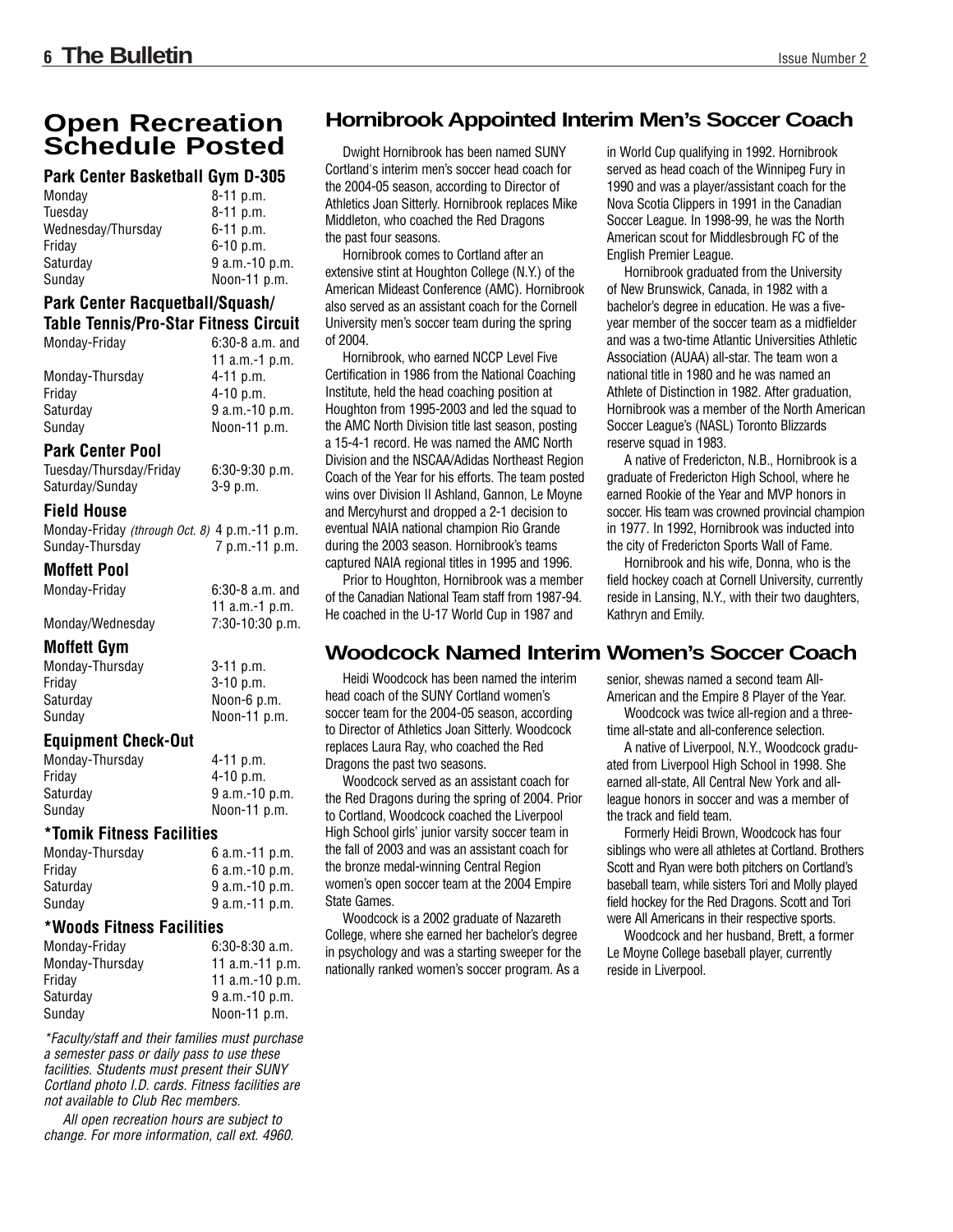### **Kevin Sheets Will Lead Team in Designing American History Online Courses for Teachers**

Kevin Sheets, history, will oversee a threeyear initiative to create and pilot "Crossroads of Change," a series of instructor-led, online professional development courses on traditional American history for intermediate and high school teachers.

The Wayne-Finger Lakes Board of Cooperative Educational Services (BOCES) is the lead agency for the nearly \$1 million project, which is funded by the U.S. Department of Education Teaching American History Grant Program. As well as BOCES and SUNY Cortland, resource partners in the program include the National Women's Hall of Fame, Women's Rights National Historical Park, Seneca Falls Heritage Area and Seneca Falls Historical Society.

Sheets, who is project director and principal investigator, said three online courses will be developed for social studies teachers who either lack an historian's or an educator's background or for those who wish to remain current in their profession.

"Our goal is to improve students' abilities in history by improving and enhancing their teachers' grasp of history and the skills of historians," Sheets said.

The three courses will focus on a "crossroads" American historical period from 1825-1861.

"The completion of the Erie Canal in 1825 was a huge transportational advance that had repercussions throughout society," explains Sheets, whose specialty is 19th century American history. "This period of democratization and geographic expansionism with all its repercussions ends with the start of the Civil War."

Sheets will lead a course development team of 12 master teachers, historians and consultants to develop three modules: a content class on history, a class on history teaching strategies, and a class to impart the skills of an historian. The 262 teacher volunteers from 300 districts who are participants in BOCES' AccelerateU Consortium will pilot the courses. All Finger Lakes Region school districts are part of the statewide AccelerateU consortium.

"Unfortunately, many of today's social studies teachers have a different academic discipline, for example political science or economics," Sheets said. "So, they might not have an historian's way of thinking. Even those with a history background might not have preparation in the education field. A social studies teacher needs to be grounded in the content and skills of historians to teach effectively."

The content class will deal not only with primary source historical materials but also historiography, that is, how historians have viewed past events differently over the course of time, Sheets said.

The second module, teaching approaches or pedagogy, will include materials master teachers have found to be relevant in teaching history. The "best practices" class will demonstrate how to present the materials effectively.

The third module, on how to impart the skills of an historian, will focus on historical methods.

"This course is designed to teach educators how historians think, for example, about historical causation or the sequence of events," Sheets said. "It's about learning how to interpret materials."

The course development team will engage in 120 hours of lectures, discussions, site visits, research and content development during the summer or after-school symposia. Subsequently, the team will work with course developers to convert material to the three instructor-led online courses. The courses will be peer reviewed and supported by a World Wide Web bank of approved lesson plans.

Whether the project makes a difference in middle and high school student test scores will be determined through a comparison of scores between students whose teachers participated in the online learning and those whose teachers did not participate.

The grant will offset expenses for Sheets as he teaches a reduced course load while working on the project.

Madeleine Hemmings is the Wayne-Finger Lakes BOCES grants coordinator. Alice Kaminski, BOCES coordinator of online learning, will serve as project team leader. Together, they wrote the successful grant application to the U.S. Department of Education. The National Women's Hall of Fame will provide an administrative manager to coordinate consultant liaisons, logistics and scheduling. The Seneca Falls Heritage Area and Seneca Falls Historical Society will receive a portion of the grant to fund their roles as resources. Morris Beers, a professor of education and human development at SUNY Brockport, will serve as outside evaluator of the project. Faculty from the University of Buffalo, Keuka College and the Library of Congress will also provide support.

"We are excited about this opportunity to design and implement this highly replicable instructional model," said Joseph Marinelli, BOCES Wayne-Finger Lakes District superintendent. "'Crossroads of Change' brings us together with respected history-based institutions that will add their expertise to not only the content development, but also the methods employed to produce maximum learning. With New York State Learning Standards, history curriculum has become more complex. Teachers must be sufficiently prepared and comfortable with it."

For more information, contact Sheets at ext. 2060.

#### $\mathbb{H}$ **Library Hours**

#### *Regular Hours Scheduled Through Nov. 7*

| <b>Main Library</b>                | Late Night Reading<br><b>Room Only</b> |
|------------------------------------|----------------------------------------|
| Monday-Thursday<br>$7.45 - 1$ a.m. |                                        |
| Friday<br>7:45 а.т.-6 р.т.         | 6-10 p.m.                              |
| Saturday<br>11 а.т.-6 <i>p.</i> т. | 6-10 p.m.                              |
| Sunday<br>$10$ a.m.-1 a.m.         |                                        |

For more information, call ext. 2590, send an e-mail to library@cortland.edu or visit the Library Web site at www.cortland.edu/libww/

### **Weekly Student Group Meetings**

The following meetings are held weekly throughout the semester unless otherwise noted:

#### **Monday**

**Student Government Association Senate** Corey Union Fireplace Lounge, 7 p.m.

**Black Student Union**

Corey Union Voice Office, 7 p.m.

#### **Wednesday**

**Student Activities Board** Corey Union, Rooms 305-306, 7 p.m. **B.A.S.I.C.** 

Corey Union Fireplace Lounge, 8 p.m.

#### **Thursday**

**Rainbow Alliance** Corey Union, Room 304, 7 p.m. **Women of Color** 

Corey Union Voice Office, 6 p.m.

Student groups are encouraged to submit information about their regular meetings, including dates, times and locations, to The Bulletin, Publications and Electronic Media Office, Studio West, Room A-1, or send e-mail to: bulletin@cortland.edu.

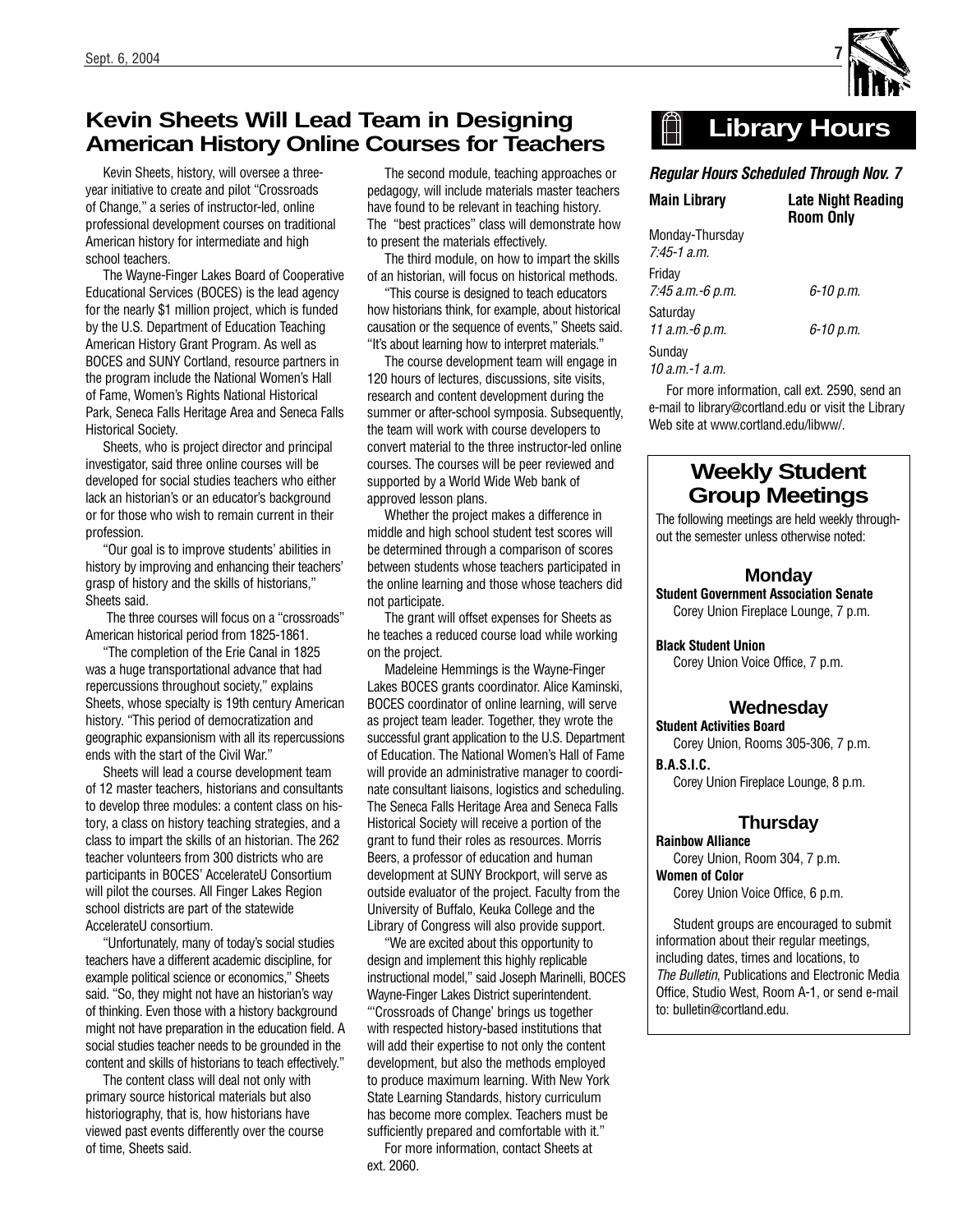# **News Briefs**

#### **Gallery Exhibit to Open Sept. 7**

Dowd Fine Arts Gallery will show "Nature Reinvented: Mark Eshbaugh, Jill Parisi and Rosalyn Richards" from Tuesday, Sept. 7 through Saturday, Oct. 23.

The three artists explore the relationship of nature, science and technology to reinvent nature in their prints and drawings. Eshbaugh uses cameras of his own invention to create sublimelandscape photographs, realities of his own invention. Richards' "topologies of space and time" are influenced by images from scientific sources such as seismology, microtectonics, oceanography and theoretical physics. Parisi's purpose for her sculptural etchings is "to create organisms for a fictional ecosystem."

The exhibition is free and open to the public from 10 a.m.-6 p.m. Tuesday through Saturday. For more information, call Gallery Director Barbara Racker at ext. 4216.

#### **Choral Union Rehearsals Continue**

The Performing Arts Department announces that the Choral Union will hold its second rehearsal at 7 p.m. on Monday, Sept. 13, in Dowd Fine Arts Center, Room 108. All members of the SUNY Cortland community are invited to join.

The concert will be performed at 8 p.m. on Tuesday, Nov. 30. and will feature excerpts from Johann Sebasatian Bach's "Christmas Oratorio."

Stephen B. Wilson, performing arts, is the ensemble's director. Auditions are not required for admission to the Choral Union and there is no membership fee. Voluntary donations are accepted to help defray the costs of paying the chorus' professional accompanist.

For more information, contact Wilson at ext. 4615.

#### **UUP Welcome Picnic to be Held**

The annual United University Professions (UUP) Welcome and Welcome Back Picnic will be held from 4-7 p.m. on Friday, Sept. 10, at Yaman Park pavillion. UUP academic and professional staff, their families, partners and guests are welcome.

The event will be catered by the Dinosaur Barbecue of Syracuse. A vegetarian menu will be available.

All new academic and professional staff are welcome with no charge. UUPers who bring a new staff member to the picnic will have the ticket price waived. A small fee will be charged for those 13 years and older. There is a children's play area adjacent to the picnic pavillion.

Reservations are requested by Sept. 8 by calling the UUP office at ext. 5991. The office is located in Brockway Hall, Room 130.

#### **Video Marking Griffen's 50th Year Celebration Available for Purchase**

A videotape of the celebration for William Griffen, foundations and social advocacy, is available for purchase. Griffen was honored Aug. 26 as the most senior faculty member in the history of the State University of New York. Griffen begins his 50th consecutive year of teaching this semester.

Ruth Grunberg '70 had Griffen's 50th year of teaching celebration videotaped.

To purchase a copy of the tape, contact Grunberg: Ruth Grunberg, 70-1/2 Elm Street, Cortland, NY 13045, 756-1880, or by e-mail at startrekruth@verizon.net.

#### **2004 Memory Walk for Alzheimer's Starts Sept. 19 at Lusk Field House**

The seventh annual Memory Walk for Alzheimer's Disease will take place on Sunday, Sept. 19, at Lusk Field House. Registration begins at 12:30 p.m.

Walkers may participate individually or as a team. T-shirts, sweatshirts and prizes will be awarded based on the level of contribution. Prizes have been donated by local merchants.

Brochures and registration forms are available at the Center for Aging and Human Services located in Old Main, Room 122. For more information, contact the Area Agency on Aging at 753-5060, County Office Building, 60 Central Ave., Cortland.

Half of the funds raised support the Respite Program provided by the Area Agency on Aging. Grants enable families who care for a loved one with Alzheimer's Disease or a related dementia to purchase respite care so they may have a break from their caregiving responsibilities. In-home respite care, social and medical model day care and institutional respite can be provided with the funds.

The Memory Walk 2004 is sponsored by the Area Agency on Aging, SUNY Cortland's Center for Aging and Human Services and the CNY Alzheimer's Association.

#### **Tennis Awareness Day Planned**

The Recreational Sports Office will host a Tennis Awareness Day beginning at 1 p.m. on Saturday, Sept. 11, in conjuction with the women's varsity tennis match versus SUNY Potsdam.

A variety of contests will be held at the varsity tennis courts, which are closest to Park Center. Attendees have an opportunity to sign up for a newly created co-rec tennis league. A beginners tennis clinic is planned and door prizes will be given away.

For more information, contact Beth Brunelle, recreational sports, at ext. 5704 or by e-mail at brunellee@cortland.edu.

#### **2004-05 Parking Permits Available**

Parking permits for the 2004-05 academic year are now available through the University Police Department. Faculty and staff 2003-04 parking permits expired in August.

The cost of a permit for employees represented by a union is \$15 per year. The cost of a permit for Management Confidential and other nonunion full-time employees is \$144.90 per year. Parking permits for Auxiliary Services Corporation (ASC) employees will be available through ASC.

To register a vehicle online, go to www.cortland.edu/univpolice/DPSpark.htm. Vehicles can be registered in person or by mail by sending a check made out to SUNY Cortland via inter-office mail to University Police, Van Hoesen Hall, Room C-17.

All permits purchased through inter-office mail or online will be sent to campus addresses.

For more information, contact the University Police Department at ext. 4123.

#### **CALS Lecture Grant Applications Now Available; Due Sept. 10**

The Campus Artists and Lecture Series (CALS) Lecture Grant applications are available in each department office or by calling ext. 2321.

Applications for the fall semester are due by Friday, Sept. 10, to be eligible for a maximum award of \$500 for September, October, November and December lecture programs. Applications received after this date may be eligible for any fall semester funds remaining available.

Completed applications should be returned to the Campus Activities and Corey Union Office, Corey Union, Room 406. For more information, call ext. 2321.

#### **Bowlers Sought for Fall League**

The College's Sunset Bowling League will kick off its season on Friday, Oct. 1, at Cort-Lanes. Teams consist of three bowlers, with membership open to all College employees, students and retirees, as well as their spouses, domestic partners and children 18 years and older.

The league coincides with the academic calendar to accommodate breaks and vacations.

Those interested in joining as a full-time bowler or as a substitute should contact Melony Warwick at ext. 2518 or Lynda Baroni at ext. 2715.

An organizational meeting will be held at 4:30 p.m. on Friday, Sept. 17, at Cort-Lanes.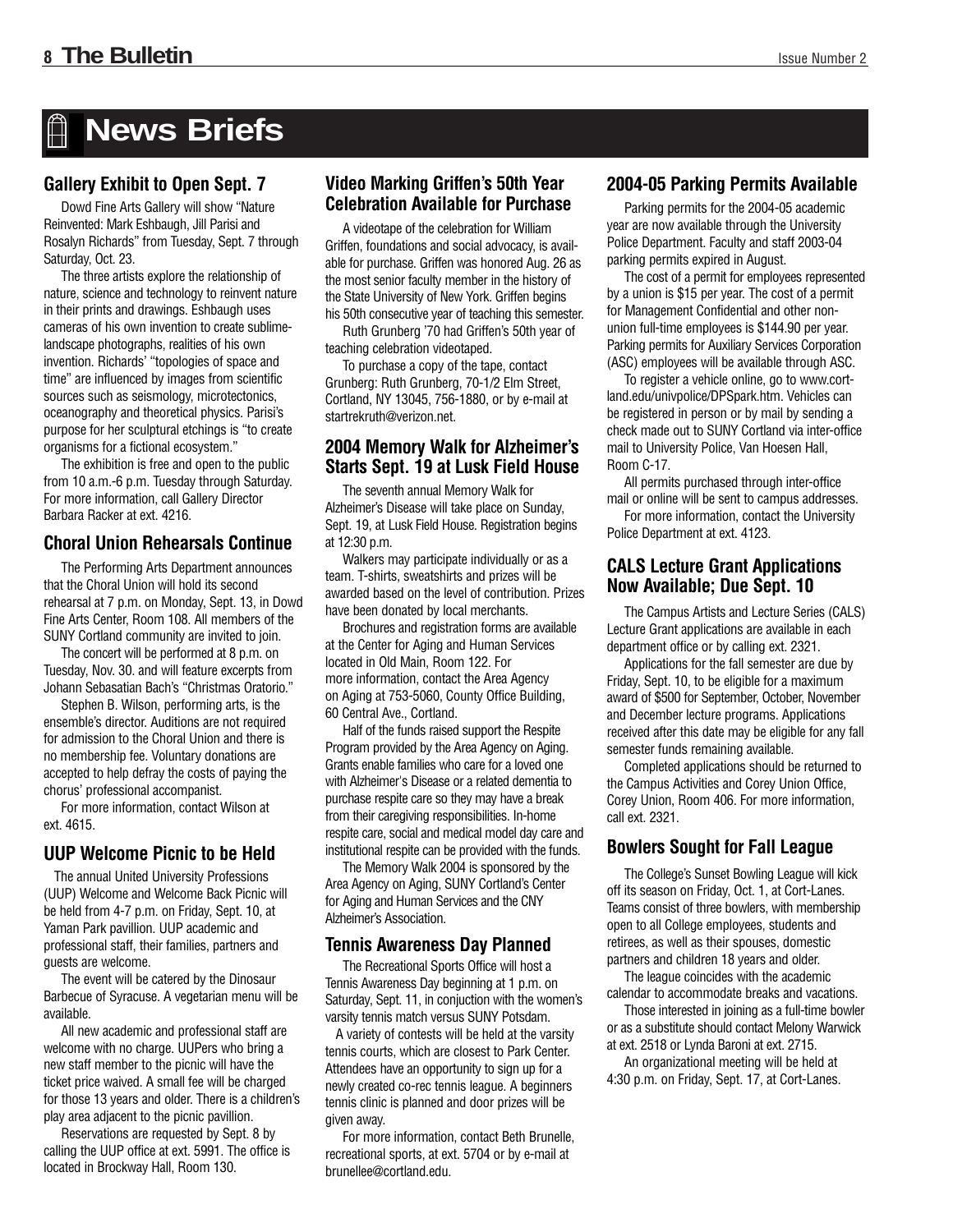

# **Faculty-Staff Activities**

**Beth Brunelle**, recreational sports, has been awarded a \$1,200 grant from the United States Tennis Association (USTA) to create two programs to be presented this fall on campus. The programs will be designed to promote a healthy lifestyle, increase social and networking opportunities for the campus population and increase the regular use of campus tennis facilities.

**Charles A. Maxfield**, history, had his paper, "The 1845 Organic Sin Debate: Slavery, Sin, and the American Board of Commissioners for Foreign Missions," published this summer by Eerdmans as a chapter in North American Foreign Missions, 1810-1914. Maxfield originally presented the paper to the North Atlantic Missiology Project in 1997.

**Christopher McRoberts**, geology, recently participated at the 32nd International Geological Congress in Florence, Italy. The congress, held within the walls of the medieval Fortezza da Basso, brought together nearly 9,000 geologists from over 150 countries from Aug. 18-28. McRoberts co-chaired a symposium on the end-Triassic mass extinction and presented a paper on faunal turnover and carbon isotope anomalies across this critical event in Earth's history. In addition, McRoberts led 20 scientists on a field excursion to Portovenere in the Italian Riviera to examine rocks, fossils and geochemical events spanning the Triassic-Jurassic boundary, and co-chaired a UNESCO sponsored workshop on subdividing Triassic time.

**Robert Rhodes**, English emeritus, has learned that his 1993 article, "Polytics Ain't Bean Bag: The Twentieth-Century Irish-American Political Novel," originally published in MELUS: The Journal of the Society for the Study of Multi-Ethnic Literature of the United States, has been reprinted in A Concise Companion to Postwar American Literature and Culture (2004, Blackwell Publishing), edited by Josephine Hendin, New York University.

**Robert Spitzer**, political science, is the author of a book chapter titled, "Gun Rights for Terrorists? Gun Control and the Bush Presidency," which appears in Transformed By Crisis: The Presidency of George W. Bush and American Politics, edited by Jon Kraus, Kevin McMahon and David Rankin. The book consists of original essays analyzing various aspects of the current Bush presidency, and was recently published by Palgrave/Macmillan.

**Arden Zipp**, chemistry, served as a table leader at the advanced placement chemistry reading that was held at Clemson University in June. As a table leader he helped develop grading standards, trained other readers to apply those standards, and monitored their grading. During the seven days of the reading, 70,000 chemistry exams were scored by 170 college and high school teachers .

# **Faculty Senate Posts Meeting Schedule**

Fall semester Faculty Senate meetings will be held at 1:10 p.m. on the following dates: **Sept. 7**, **Sept. 21**, **Oct. 5**, **Oct. 26**, **Nov. 9**, **Nov. 23** and **Dec. 7**. The meetings will take place in Corey Union Fireplace Lounge.

Spring semester Faculty Senate meetings will be held at 1:10 p.m. in the Park Center Hall of Fame Room on the following dates: **Jan. 25**, **Feb. 8**, **Feb. 22**, **March 22**, **April 5**, **April 19** and **May 3**.

The Faculty Senate Steering Committee meetings will be held in Miller Building, Room 409, during the fall semester as follows: Sept. 14, Sept. 28, Oct. 19, Nov. 2 and Nov. 16.

For more information, contact Faculty Senate Chair Ram Chaturvedi, physics, at ext. 2914 or by e-mail at chaturvedi@cortland.edu.

# **Sports Schedule**

#### *Capital Letters Denote Home Games*

#### **Tuesday, Sept. 7**

WOMEN'S TENNIS vs. Oneonta, 4:30 p.m. WOMEN'S SOCCER vs. Elmira, 7 p.m.

#### **Wednesday, Sept. 8**

WOMEN'S TENNIS vs. Wells, 4:30 p.m. Field Hockey at Rochester, 4 p.m.

**Thursday, Sept. 9** WOMEN'S TENNIS vs. Le Moyne, 4:30 p.m.

#### **Friday, Sept. 10**

Men's Soccer vs. Baldwin-Wallace (OH), TBA (Virginia Wesleyan Blue Marlin Classic) Field Hockey at Houghton, 4:30 p.m. Women's Volleyball — Vassar Invitational, TBA

#### **Saturday, Sept. 11**

FOOTBALL vs. College of New Jersey, 1 p.m. WOMEN'S TENNIS vs. Potsdam, 1 p.m. Women's Soccer at Nazareth, 2 p.m. Men's Soccer vs. William Paterson (NJ), TBA

(Virginia Wesleyan Blue Marlin Classic) Men's/Women's Cross Country at Spiked Shoe Invitational (Penn St.), TBA

Women's Volleyball — Vassar Invitational, TBA Women's Golf at William Smith, TBA (could be Sept. 12 instead)

#### **Sunday, Sept. 12**

WOMEN'S TENNIS vs. St. Lawrence, 12 p.m. Women's Golf at William Smith, TBA (could be Sept. 11 instead)

#### **Tuesday, Sept. 14**

WOMEN'S VOLLEYBALL vs. St. John Fisher, 7 p.m.

#### **Wednesday, Sept. 15**

Women's Soccer at SUNYIT, 4 p.m. Women's Tennis at William Smith, 4 p.m. Men's Soccer at St. John Fisher, 7 p.m.

#### **Friday, Sept. 17**

Men's Soccer at Clarkson, 4 p.m. Women's Volleyball at RIT Invitational, TBA

#### **Saturday, Sept. 18**

FIELD HOCKEY vs. Hamilton, 12 p.m. FOOTBALL vs. Kean (NJ), 1 p.m. WOMEN'S TENNIS vs. Hamilton, 1 p.m. WOMEN'S SOCCER vs. St. Lawrence, 3 p.m. Men's Soccer at St. Lawrence, 2 p.m. Men's/Women's Cross Country at Fortin Park Airfield Invitational (Oneonta), TBA Women's Volleyball at RIT Invitational, TBA

#### **Sunday, Sept. 19**

WOMEN'S GOLF - Martin Memorial, TBA Women's Tennis at New Paltz, 1 p.m.